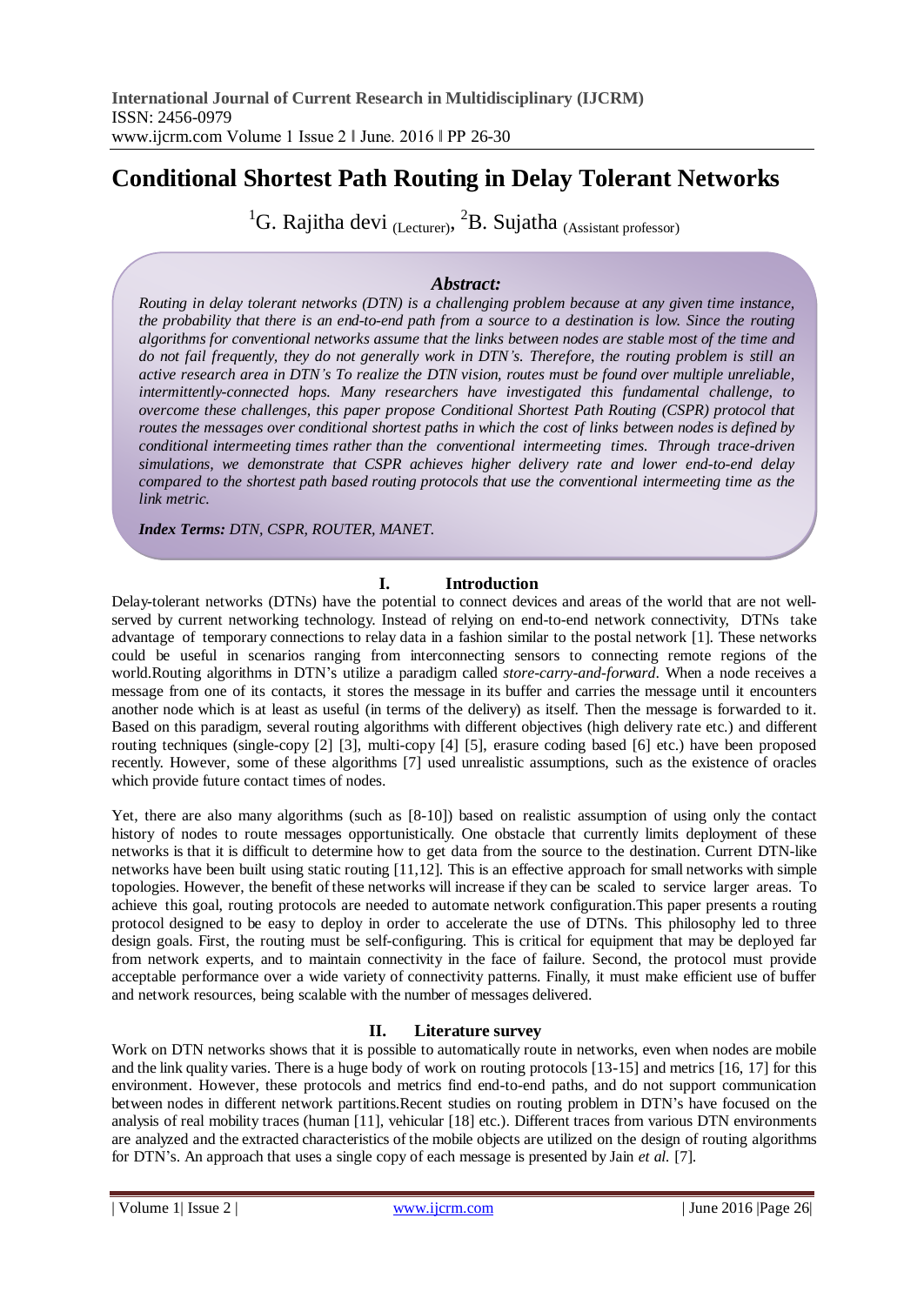They assume that the contact schedule is completely known in advance, and use this knowledge to create a number of routing metrics. Their results show that the efficiency and performance increases with the amount of information used for the metric. The weakness of this approach is that each node must have access to accurate schedule data. To provide this information, the routing must be manually configured with the contact schedules, which must be repeated each time the schedule changes. Handorean *et al.* explore alternatives for distributing connectivity information, but they still assume that each node knows its own connectivity perfectly [19]. From the analysis of these traces performed in previous work, we have made two key observations.

First, rather than being memoryless, the pairwise intermeeting times between the nodes usually follow a lognormal distribution [20] [21]. Therefore, future contacts of nodes become dependent on the previous contacts. Second, the mobility of many real objects are non-deterministic but cyclic. Hence, in a cyclic MobiSpace [22], if two nodes were often in contact at a particular time in previous cycles, then they will most likely be in contact at around the same time in the next cycle.

## **III. Conditional shortest path routing mechanism**

**A. Existing system :** Message delivery in sparse DTN is difficult due to the fact that the network graph is rarely (if ever) connected. A key challenge is to find a route that can provide good delivery performance and low endto-end delay in a disconnected network graph where nodes may move freely. Some bridge nodes are identified based on their centrality characteristics, i.e., on their capability to broker information exchange among otherwise disconnected nodes. Due to the complexity of the centrality metrics in populated networks the concept of ego networks is exploited where nodes are not required to exchange information about the entire network topology, but only locally available information is considered. Then times rather than the conventional intermeeting times. Through trace-driven simulations, we demonstrate that CSPR achieves higher delivery rate and lower endto-end delay compared to the shortest path based routing protocols that use the conventional intermeeting time as the link metric. We proposed a new metric called conditional intermeeting time inspired by the results of the recent studies showing that nodes' intermeeting times are not memory less and that motion patterns of mobile nodes are frequently repetitive. Then, we looked at the effects of this metric on shortest path based routing in DTN's. For this purpose, we updated the shortest path based routing algorithms using conditional intermeeting times and proposed to route the messages over conditional shortest paths. Finally, we ran simulations to evaluate the proposed algorithm and demonstrated the superiority of CSPR protocol.

**C. Algorithm Description:** Our algorithm basically finds conditional shortest paths (CSP) for each sourcedestination pair and routes the messages over these paths. We define the CSP from a node n0 to a node nd as follows:

CSP (n<sub>0</sub>, n<sub>d</sub>) = {n<sub>0</sub>, n<sub>1</sub>, ..., n<sub>d</sub>-1, n<sub>d</sub> | R<sub>n</sub><sub>0</sub>  $(n_1|t) +$ 

 $\sum T_{ni}$  (n<sub>i+1</sub>|n<sub>i</sub>-1) is minimized.}

d−1  $i=1$ 

Here, t represents the time that has passed since the last meeting of node n0 with n1 and  $R_{n0}$  (n1|t) is the expected residual time for node n<sub>0</sub> to meet with node n<sub>1</sub> given that they have not met in the last t time units. R<sub>n0</sub>  $(n_1|t)$  can be computed as in with parameters of distribution representing the intermeeting time between  $n_0$  and n<sub>1</sub>. It can also be computed in a discrete manner from the contact history of n<sub>0</sub> and n<sub>1</sub>. Assume that node i observed d intermeeting times with node j in its past. Let  $\tau_i$  <sup>1</sup> (j),  $\tau_i$  <sup>2</sup> (j), ...  $\tau_i$  <sup>d</sup>(j) denote these values. Then:

d

SimBet Routing is proposed which exploits the R<sub>i</sub> (j|t) =  $(\sum f^{k_i}$  (j)/| {T<sup>k</sup><sub>i</sub> ( $\geq$ t}|) where,

exchange of pre-estimated "between's' centrality metrics and locally determined social "similarity' to the destination node. We present simulations using real trace data to demonstrate that SimBet Routing results in delivery performance close to Epidemic Routing but with significantly reduced overhead. Additionally, we show that SimBet Routing outperforms PRoPHET Routing, particularly when the sending and receiving nodes have low connectivity.

**B. PROPOSED SYSTEM:** We propose Conditional Shortest Path Routing (CSPR) protocol that routes the messages over conditional shortest paths in which the cost of links between nodes is defined by conditional intermeeting

$$
\begin{aligned} & k{=}1\\ & f^k~i(j) {=} \{ ~T^k{}_i(j) {\text{-}}t~&\text{if}~T^k{}_i(j) \geq & t \end{aligned}
$$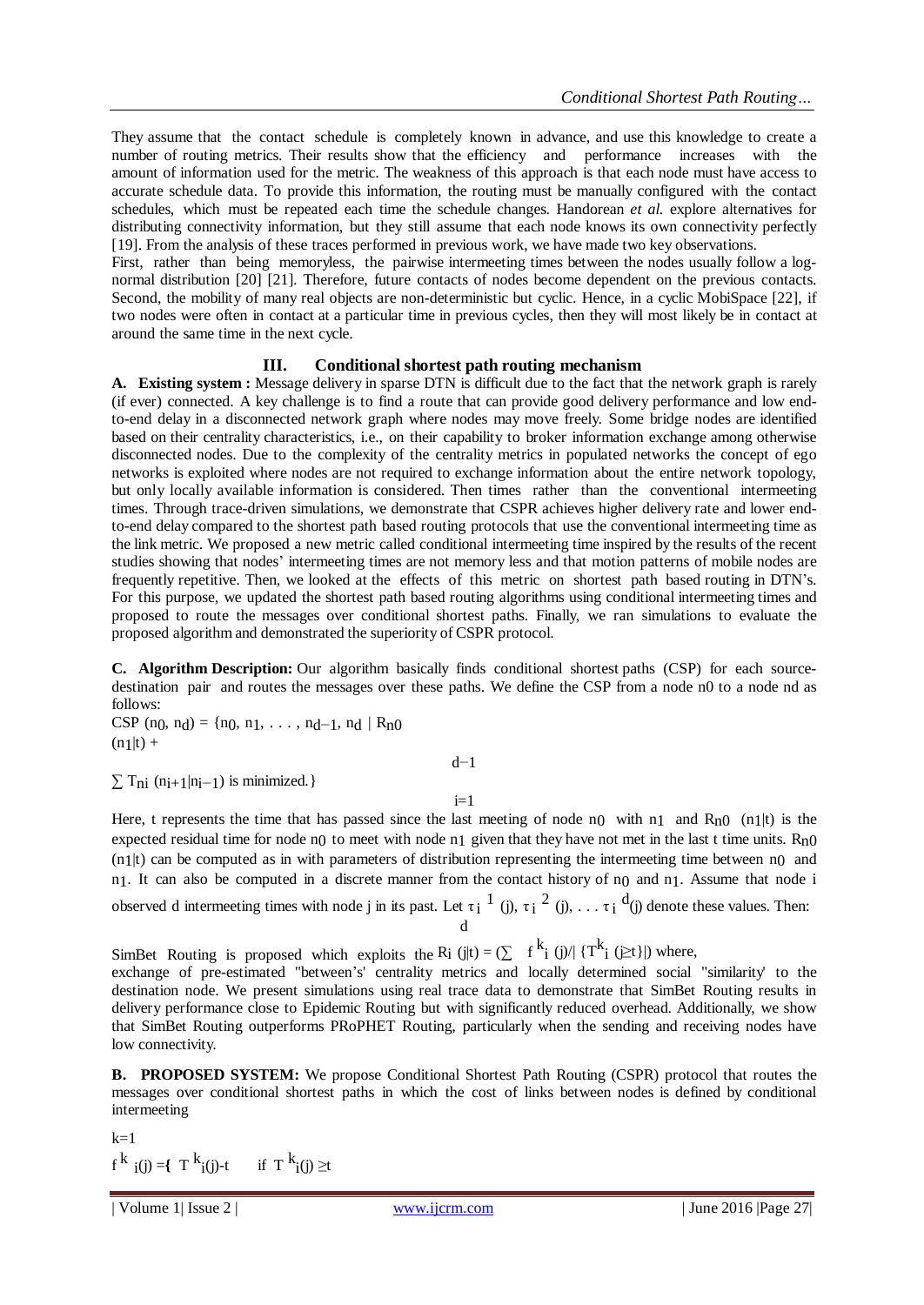### 0 otherwise

Here, if none of the d observed intermeeting times is bigger than t (this case occurs less likely as the contact history grows), a good approximation can be to assume  $R_i(i|t) = 0$ . We will next provide an example to show the benefit of CSP over SP. Consider the DTN illustrated in Figure 1. The weights of edges (A, C) and (A, B) show the expected residual time of node A with nodes C and B respectively in both graphs. But the weights of edges (C, D) and (B, D) are different in both graphs.

While in the left graph, they show the average intermeeting times of nodes C and B with D respectively, in the right graph, they show the average conditional intermeeting times of the same nodes with D relative to their meeting with node A. Fromthe left graph, we conclude that SP(A,D) follows (A,B,D). Hence, it is expected that on average a message from node A will be delivered to node D in 40 time units. However this may not be the actual shortest delay path. As the weight of edge (C, D) states in the right graph, node C can have a smaller conditional intermeeting time (than the standard intermeeting time) with node D assuming that it has met node A. This provides node C with a faster transfer of the message to node D after meeting node A. Hence, in the right graph,

CSP(A, D) is (A,C,D) with the path cost of 30 time units. Each node forms the aforementioned network model and collects the standard and conditional intermeeting times of other nodes between each other through epidemic link state protocol. However, once the weights are known, it is not as easy to find CSP's as it is to find SP's. where the CSP(*A*, *E*) follows path 2 and CSP(*A*,*D*) follows (*A*, *B*, *D*). This situation is likely to happen in a DTN, if

 $\tau D(E/B) \geq \tau D(E/C)$  is satisfied. Running Dijkstra's or Bellman-ford algorithm on the current graph structure cannot detect such cases and concludes that CSP(*A*, *E*) is (*A*, *B*,*D*, *E*).



Fig. 1. The shortest path from a source to destination node

#### **IV. Implementation in this paper our approach consists of the following modules**

**A. Networking module :** Client-server computing or networking is a distributed application architecture that partitions tasks or workloads between service providers (servers) and service requesters, called clients. Often clients and servers operate over a computer network on separate hardware. A server machine is a highperformance host that is running one or more server programs which share its resources with clients. A client also shares any of its resources; Clients therefore initiate communication sessions with servers which await (listen to) incoming requests. This information is shown in Fig  $2 \& 3$ 



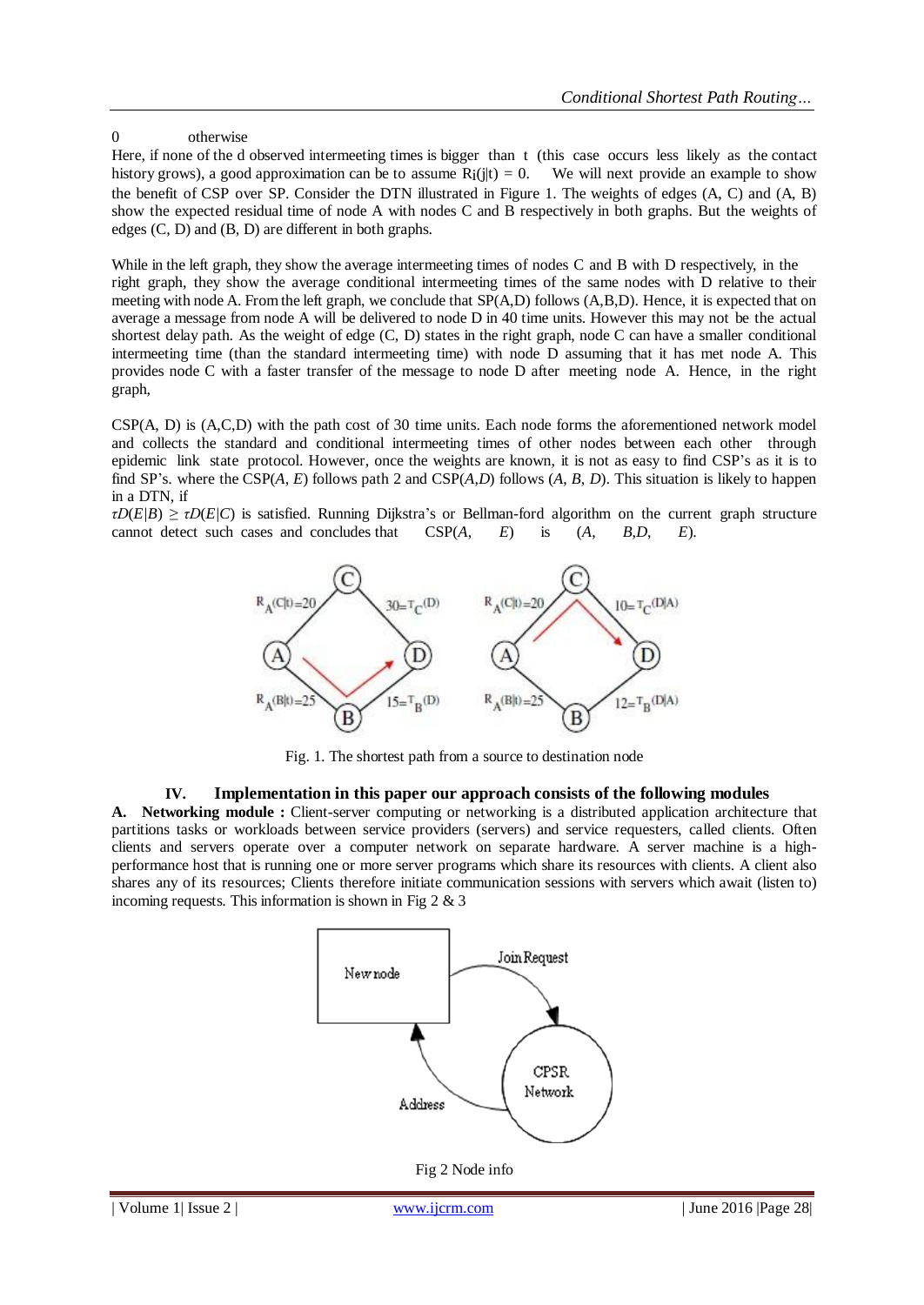

**Fig 3 Network Procedure**

**B. Multi Hop Module :** Analyze the load for a homogeneous multi-hop wireless network for the case of straight line routing in shortest path routing is frequently approximated to straight line routing in large multi-hop wireless networks. Since geographical and geometric attributes of nodes and routes affect the nodal load, we employ results from geometric probabilities to solve the problem. Based on our analytical results, we are able to show the precise relationship between the number of nodes and the load at each node, and the geographical distribution of the relaying load over the network for different scenarios. Interestingly, straight line routing itself can balance the relay load over the disk in certain cases. This info shown in Fig 4 and 5.





**C. Simulations result :** To evaluate the performance of our algorithm, we have built a discrete event simulator in Java. In this section, we describe the details of our simulations through which we compare the proposed